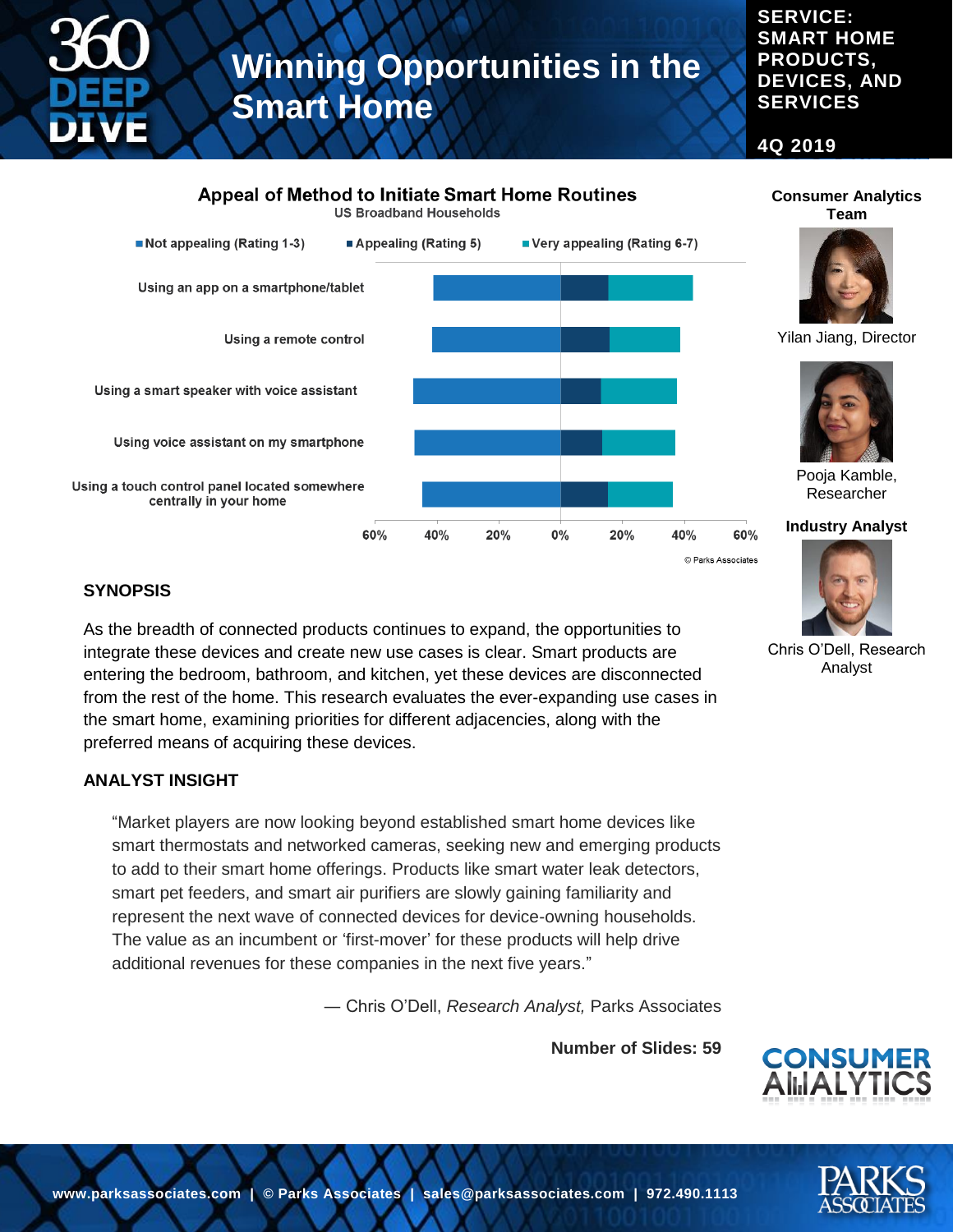

#### **SERVICE: SMART HOME PRODUCTS, DEVICES, AND SERVICES**

**4Q 2019**

# **CONTENTS**

#### **Consumer Analytics: Smart Home Devices and Services Track**

- Key Questions Answered
- Survey Methodology
- Defining Heads of Broadband Households
- Definitions and Abbreviations
- Reading Parks Associates Charts

### **Executive Summary**

- Industry Insight
- Winning Opportunities in the Smart Home
- Key Findings and Market Impact

### **Device Ownership and Recent Purchases**

- Smart Home Device Ownership (2014 2019)
- Smart Smoke/CO Detector Device Purchases (2015 - 2019)
- Smart Water Loss and Damage Prevention Device Purchases (2014 - 2019)
- Income Distribution of Smart Water Loss and Damage Prevention Device Purchasers (Q2/19)
- Smart Climate Control Device Purchases (2014 - 2019)
- Smart Thermostat Ownership (Q2/19)
- Smart Outdoor Device Purchases (Q2/19)
- Smart Pet Device Purchases (Q2/19)
- Presence of Children at Home Distribution of Smart Pet Device Purchasers (Q2/19)

### **Purchase Drivers**

• Importance of Benefits Driving Purchase of Smart Smoke & Fire Prevention Devices (Q2/19)

- Importance of Benefits Driving Purchase of Smart Water Loss & Damage Prevention Devices (Q2/19)
- Importance of Benefits Driving Purchase of Smart Outdoor Devices (Q2/19)
- Importance of Benefits Driving Purchase of Smart Climate Control Devices (Q2/19)
- Importance of Benefits Driving Purchase of Smart Pet Devices (Q2/19)

#### **Means of Device Acquisition**

- Smart Smoke & Fire Prevention Devices: Means of Acquisition (Q3/19)
- Smart Water Loss & Damage Prevention Devices: Means of Acquisition (Q3/19)
- Smart Climate Control Devices: Means of Acquisition (Q3/19)
- Smart Outdoor Devices: Means of Acquisition (Q3/19)
- Smart Pet Devices: Means of Acquisition (Q3/19)

### **Purchase Prompts**

- Reasons for Purchasing Smart Smoke & Fire Prevention Devices (Q2/19)
- Reasons for Purchasing Specific Smart Home Devices (Q2/19)
- Actions Taken Before Purchasing Smart Home Devices (Q2/19)
- Purchase Timeline for Smart Home Devices (Q2/19)

### **Purchase Intentions and Preferences**

- Smart Safety & Security Devices Purchase Intention (Q2/19)
- Smart Energy & Misc. Devices Purchase Intention (Q1/19)
- Smart Safety & Security Devices: Channel Purchase Location (Q2/19)

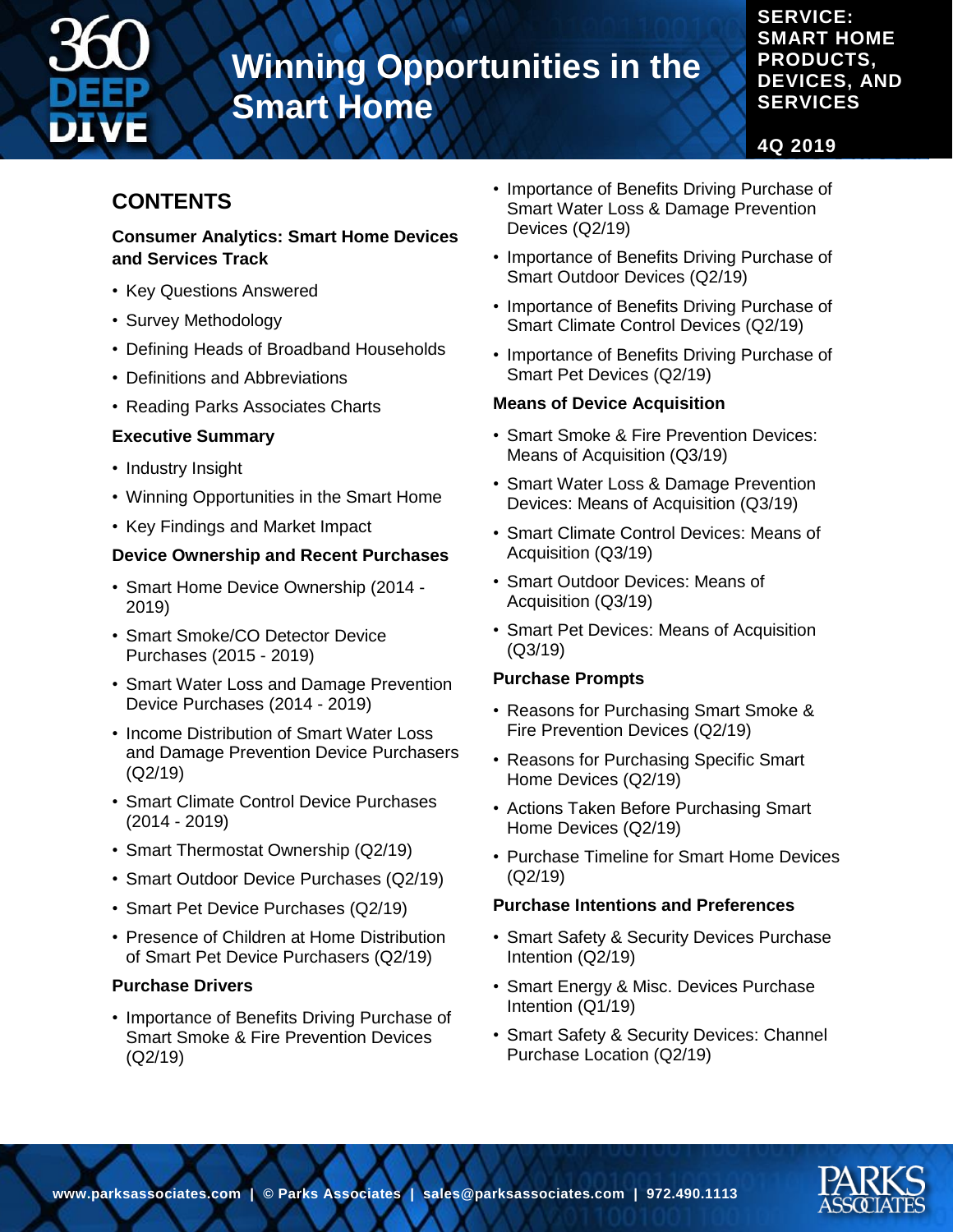

**SERVICE: SMART HOME PRODUCTS, DEVICES, AND SERVICES**

**4Q 2019**

• Smart Energy & Misc. Devices: Channel Purchase Location (Q2/19)

#### **Ownership Inhibitors**

• Smart Home Devices: Purchase Inhibitors (Q2/19)

#### **Appeal of Home Automation Routines**

- Appeal of Method to Initiate Smart Home Routines
- Appealing Actions for Bedtime Routine (Q2/19)
- Appealing Actions for Away Routine (Q2/19)
- Appealing Actions for Wake-up Routine (Q2/19)
- Appealing Actions for Entertainment Routine (Q2/19)
- Appealing Actions for Dinner Time Routine (Q2/19)

#### **Appendix**